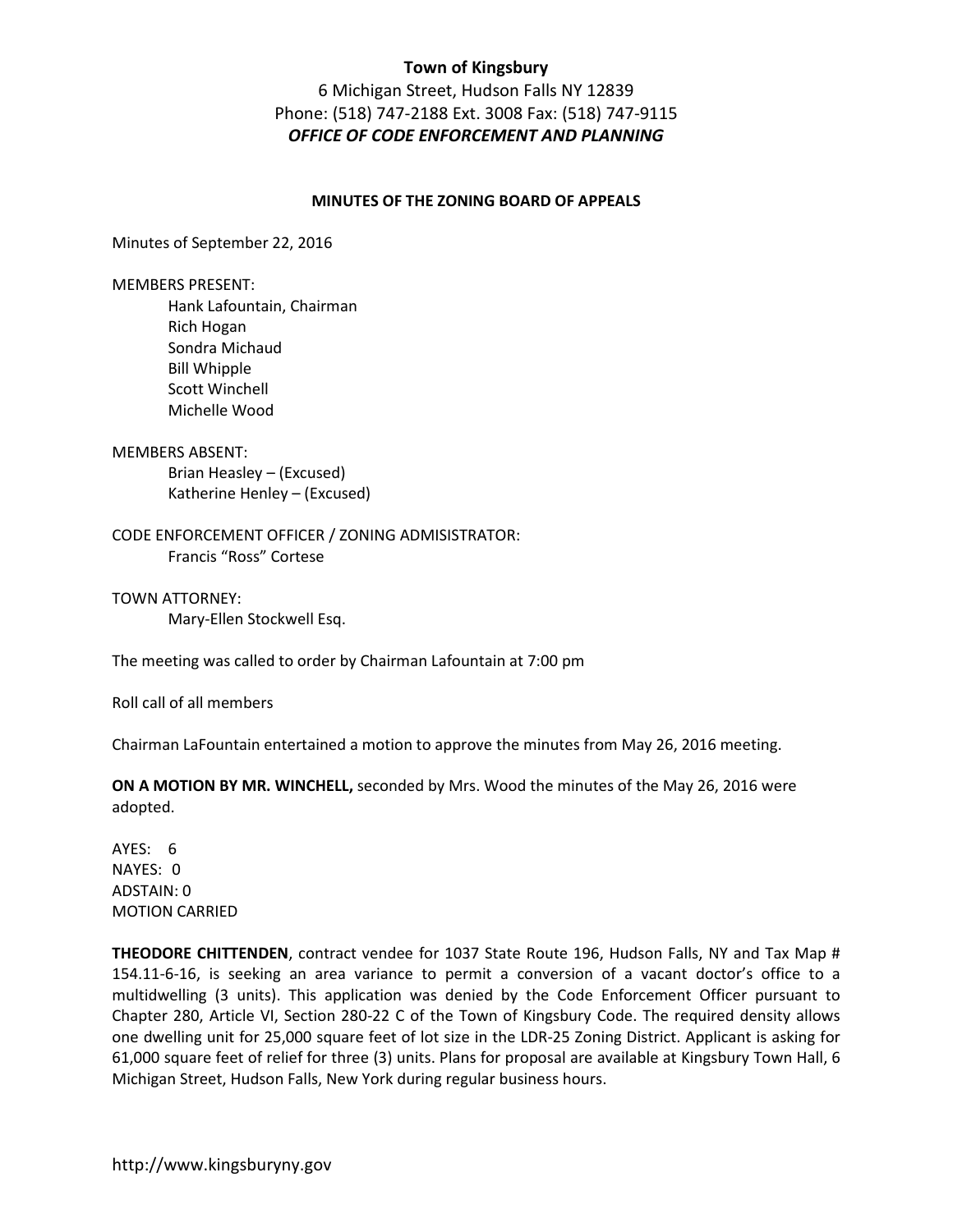6 Michigan Street, Hudson Falls NY 12839 Phone: (518) 747-2188 Ext. 3008 Fax: (518) 747-9115 *OFFICE OF CODE ENFORCEMENT AND PLANNING* 

Zoning Board of Appeals Meeting Page 2 of 9 September 22, 2016

Chairman Lafountain opened the Public Hearing at 7:05.

Chairman Lafountain stated Mr. Chittenden is asking for 61,000 square feet of relief for three (3) units. This application was referred to the Washington County Planning Board on their September 13, 2016 meeting. At this meeting they stated it was a matter of local concern and referred it back to the Kingsbury Zoning Board of Appeals.

Chairman Lafountain introduced Ethan Hall, Ruciniski-Hall Architecture, who will be representing Ted Chittenden.

Mr. Hall stated Mr. Chittenden is the contract vendee for the property located at 1037 State Route 196. The building was formally a dental office and optometrist office. This property has been vacant for the past five (5) years. Mr. Chittenden would like to purchase this property and put in two (2) studio apartments and a one (1) bedroom apartment for his mother. His intention is to remove most of the black top that is there now and change the drainage so that it all stays on this lot and create a significant amount of green space in front of the building. They have been on the site with IBS Septic checking the existing septic system. They inspected the line going to the septic system, opened the septic tank and had it pumped. They inspected the dry well also. Everything is in good working condition.

Mr. Hall stated all three units will be handicapped accessible. There will not be a need for ramps to get into the apartments or stairs or a handicap rail. Mr. Hall stated they will be putting in a stone filter strip to help with the drainage on the neighbor's lot.

Mr. Hogan questioned if it was all sand in this area.

Mr. Hall stated yes it is all sand with the back of the lot being a sand pit.

Mrs. Wood stated the plans stated 3 or 4 people living there but you could get a couple that could move into each unit in the future. Potentially you could have 6 people living there unless you say there is some kind of restriction stating there can only have 3 or 4 people living there. There will not be enough parking for 6 people.

Mr. Hall responded by the nature the studio units are approximately 400 square foot and the one bedroom unit is approximately 600 square foot. The apartments are small but yes there could be 2 people in them. Mr. Hall gave a description of the parking plan.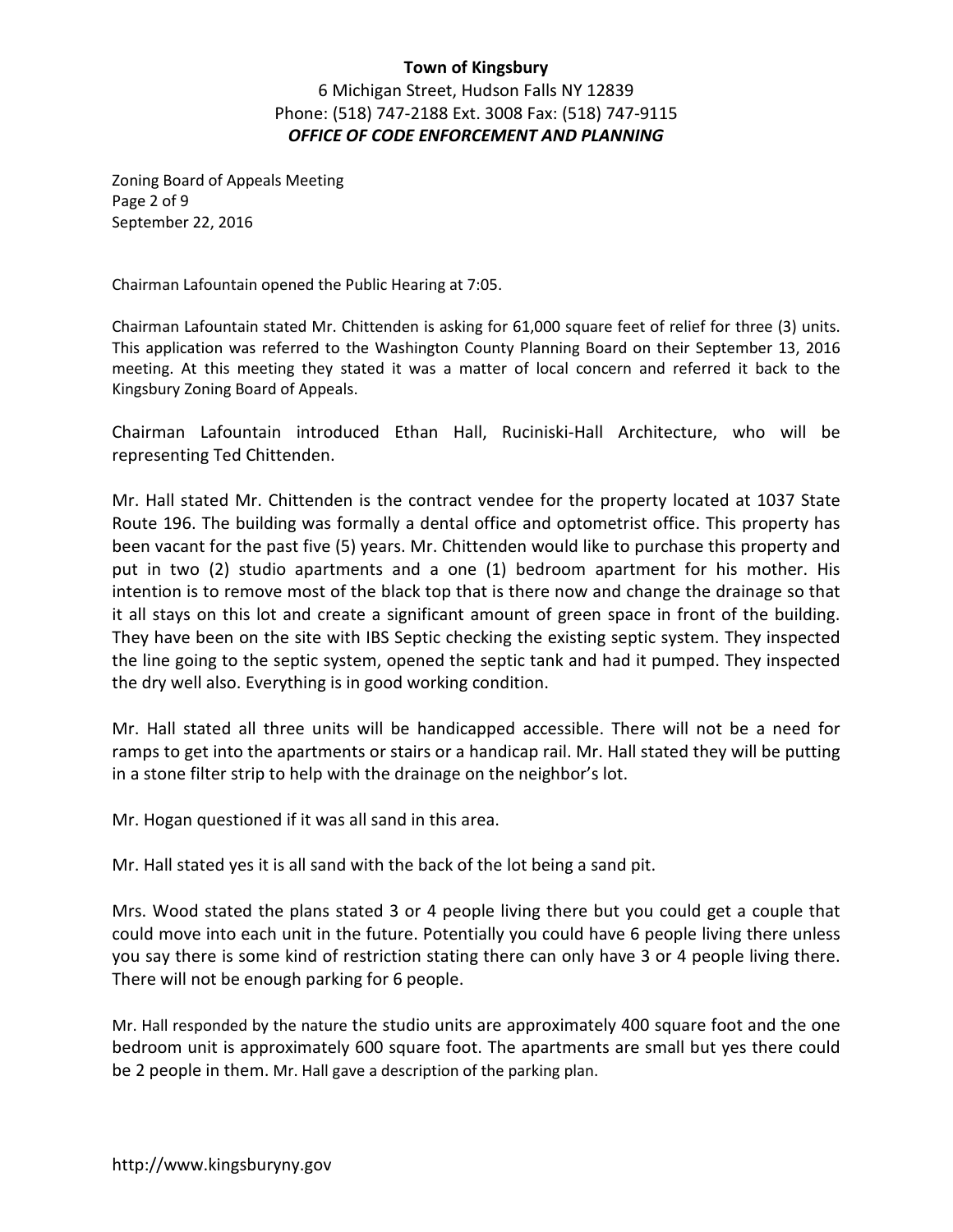6 Michigan Street, Hudson Falls NY 12839 Phone: (518) 747-2188 Ext. 3008 Fax: (518) 747-9115 *OFFICE OF CODE ENFORCEMENT AND PLANNING* 

Zoning Board of Appeals Meeting Page 3 of 9 September 22, 2016

Chairman Lafountain questioned if there was a fire lane for this project.

Mr. Hall stated it is fully accessible from State Route 196 and if there were a single house fire he does not believe the fire truck would pull into the driveway, they would fight it from the road.

Chairman Lafountain questioned what the setback from the building to the road.

Mr. Hall stated the building is 40 +/- feet from the road.

Mr. Hogan questioned the size of the septic system.

Mr. Hall stated based on NYS Health Department the septic system is calculated by the number of bedrooms and not the number of people living there. This being a three unit building it is based on 110 gallons per day, per bedroom. This project requires a 1,000 gallon septic system according to the State Health Department.

Chairman Lafountain questioned if that is based on how many people are living there.

Mr. Hall stated the state health code is based on how many bedrooms there are and not how many people live there. Basically what the state is saying is 55 gallons per person based on two people in the bedroom. This code would be the same for a single family house with three bedrooms. The house would still require a 1,000 gallon tank.

Mr. Chittenden stated this property has been on the market for approximately five years. The units are specifically designed for one handicap senior adult per unit. This project is in his neighbourhood right around the corner from where he lives.

Mr. Chittenden repeated what Mr. Hall had said with the units all being on one floor. There is not a single step on the property. You will go right from the black top to the sidewalk over a threshold to get inside the unit. This building is on a slab. There will be a security system installed and a washer and dryer located in a common area for the residents to use.

Mr. Chittenden stated he feels this is a good use for a building that has sat for a long time vacant. There are many vacant properties located in this area. He does not feel this property will be converted back to a single family home. The asking price added along with the cost of renovating this property would cost of a quarter million dollars in an 840 square foot building.

Mr. Hogan questioned if there were any other multi-dwellings in this area.

Mr. Chittenden stated there are other multi-family dwellings.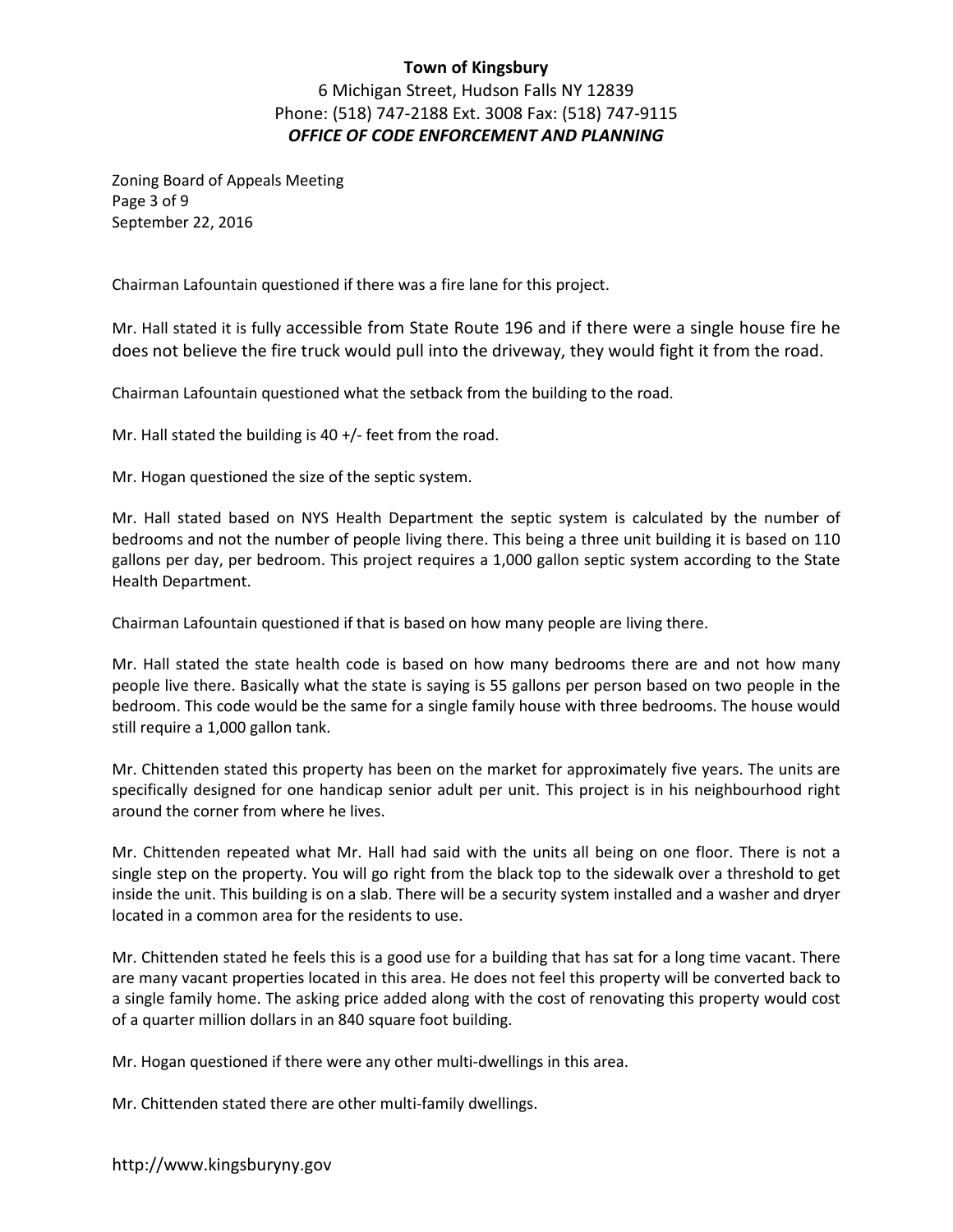6 Michigan Street, Hudson Falls NY 12839 Phone: (518) 747-2188 Ext. 3008 Fax: (518) 747-9115 *OFFICE OF CODE ENFORCEMENT AND PLANNING* 

Zoning Board of Appeals Meeting Page 4 of 9 September 22, 2016

Chairman Lafountain asked for comments from the public.

Paul and Yvonne Rock, 1033 State Route 196, spoke against this project. They do not feel there will be enough parking for the tenants and are worried about water from this property draining on to their property. They have concerns with the septic system not being large enough. They want to know who is living in their neighbourhood.

Diana Carlisle, 1041 State Route 196, was against the project. She stated when the dentist office and optometrist office were located at this property they had good nieghbors and the staff all went at the end of the day. She feels if this gets approve there will be people there all of the time.

Ms. Carlisle stated she had a shed fire on her property a year ago and she had to literally move her car so that the fire truck could get into her driveway.

Stephen Redmond, S&M Redmond Inc., 1037 Stated Route 196 current owner of the building. He stated he felt this this project is a well needed. It is very difficult to find handicap accessible apartments for people. As far as turning it back into a single home, that is not going to happen. He has paid insurance and taxes on this building for the last five years. He had two interested parties for this property other than Mr. Chittenden. One group wanted to a community recreation center for trouble youths and the other group wanted a center for drug counselling. Mr. Redmond stated neither one of these would need a variance being it zoned for a commercial use.

Mr. Redmond stated to both of these people he did not feel this is the right property or community for them. He pushed these to offers away for the better because of his neighbor's.

Kathy Gage Bain, Hebron, NY was against this project. She feels the property is too small for a three unit multi-dwelling and it may change the neighborhood.

Barbara Smania, 1043 State Route 196 was against this project. She doesn't like the idea because you can't think the people will be there for a long time. She does not want it to become a transient neighbourhood. The people living near here have been in their homes for a long time.

Chairman Lafountain read letters from the following residents:

Mike and Terry Bigelow, 1047 State Route 196, they do not feel it's a proper location for that kind of housing in reference to the proximity of the neighbors.

Joseph Gonyea, 1048 State Route 196, is against this project due to this is a single family dwelling area.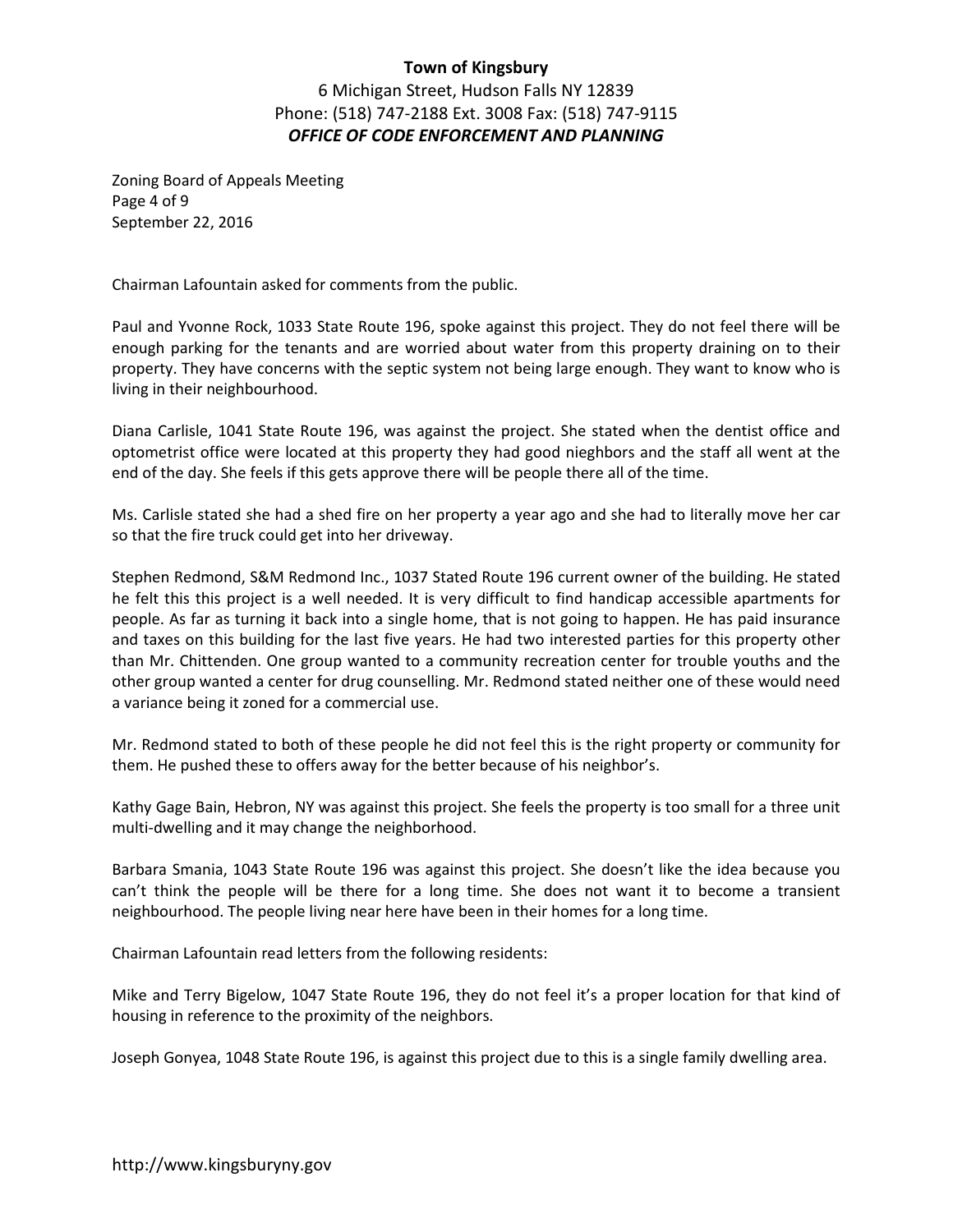6 Michigan Street, Hudson Falls NY 12839 Phone: (518) 747-2188 Ext. 3008 Fax: (518) 747-9115 *OFFICE OF CODE ENFORCEMENT AND PLANNING* 

Zoning Board of Appeals Meeting Page 5 of 9 September 22, 2016

Keith Stark, 54 Cogan Street, Plattsburg, NY owner of 1037 State Route 196, is opposed to this variance. The neighborhood is a single family resident and feels that a multi-family is not conducive to maintaining the character of this quiet neighborhood. It also should be noted that the closeness of private residences on both sides of this proposed apartment would have a negative impact on these single family homes.

Discussion ensued among the Board.

The Board reviewed the Short Environmental Assessment Form (SEQRA) and made the following comments.

1. Will the proposed action create a material conflict with an adopted land use plan or zoning regulations?

The Board stated it would be a moderate to large impact.

2. Will the proposed action result in a change in the use or intensity of use of land?

The Board stated it would be a moderate to large impact may occur. Yes because it was an active doctor's office previously and not people there 24 hours a day.

3. Will the proposed action impair the character or quality of the existing community?

The Board stated it would be a small impact of the existing community.

4. Will the proposed action have an impact on the environmental characteristics that cause the establishment a Critical Environmental Area (CEA)?

The Board stated no it would be a small impact of the existing community.

5. Will the proposed action result in an adverse change in the existing level of traffic or affect existing infrastructure for mass transit, biking or walkway?

The Board stated no, it would be a small impact of the existing community.

6. Will the proposed action cause an increase in the use of energy and it fails to incorporate reasonably available energy conservation or renewable energy opportunities?

The Board stated no, it would be a small impact of the existing community.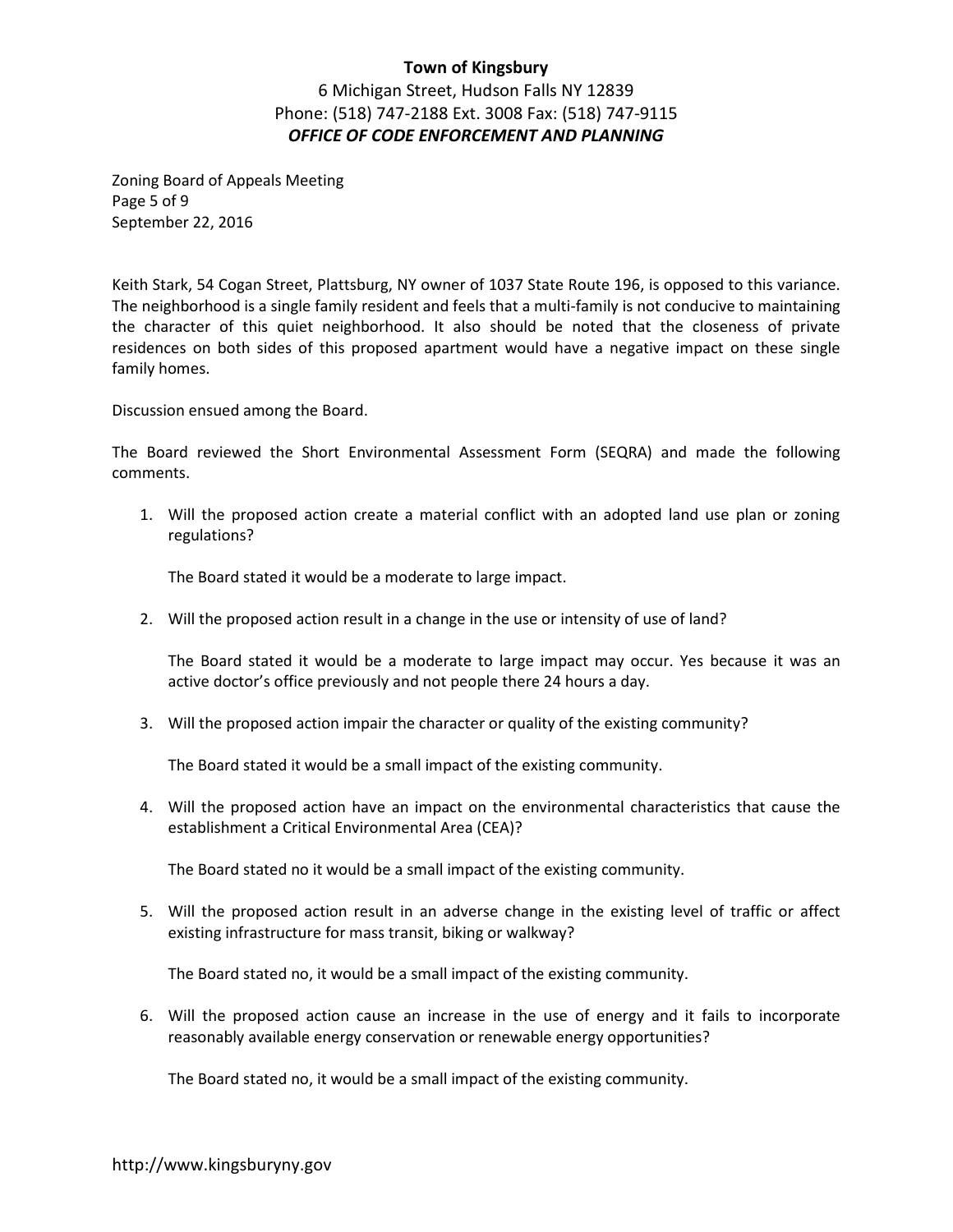6 Michigan Street, Hudson Falls NY 12839 Phone: (518) 747-2188 Ext. 3008 Fax: (518) 747-9115 *OFFICE OF CODE ENFORCEMENT AND PLANNING* 

Zoning Board of Appeals Meeting Page 6 of 9 September 22, 2016

- 7. Will the proposed action impact existing:
	- a. public / private water supplies The Board stated no, it would be a small impact of the existing community
	- b. Public / private wastewater treatment utilities? The Board stated no, it would be a small impact of the existing community
- 8. Will the proposed action impair the character or quality of important historic, archaeological, architectural or aesthetic resources?

The Board stated no, it would be a small impact of the existing community

9. Will the proposed action result in an adverse change to natural resources?

The Board stated no, it would be a small impact of the existing community.

10. Will the proposed action result in an increase in the potential for erosion, flooding or drainage problems?

The Board stated no, it would be a small impact of the existing community.

11. Will the proposed action create a hazard to environmental resources or human health>

The Board stated no, it would be a small impact of the existing community

There were two questions answered that Moderate to large impact may occur.

The Board explained why they determined question number 1 was moderate to large impact: 61,000 square feet of density and is an overwhelming difference in size.

The Board explained why they determined question number 2 was moderate to large impact:

Mr. Winchell stated this property was used as a commercial property previously. There are multiple-dwellings in this area already and he feels this should be no or a small impact may occur.

Mr. Whipple stated he still thinks this should be moderate to large impact because Dr. Redmond had hours of operation, and speaking from a landlord of rental properties problems happen day or night. There is a change in the property with converting this into a three unit multi-dwelling.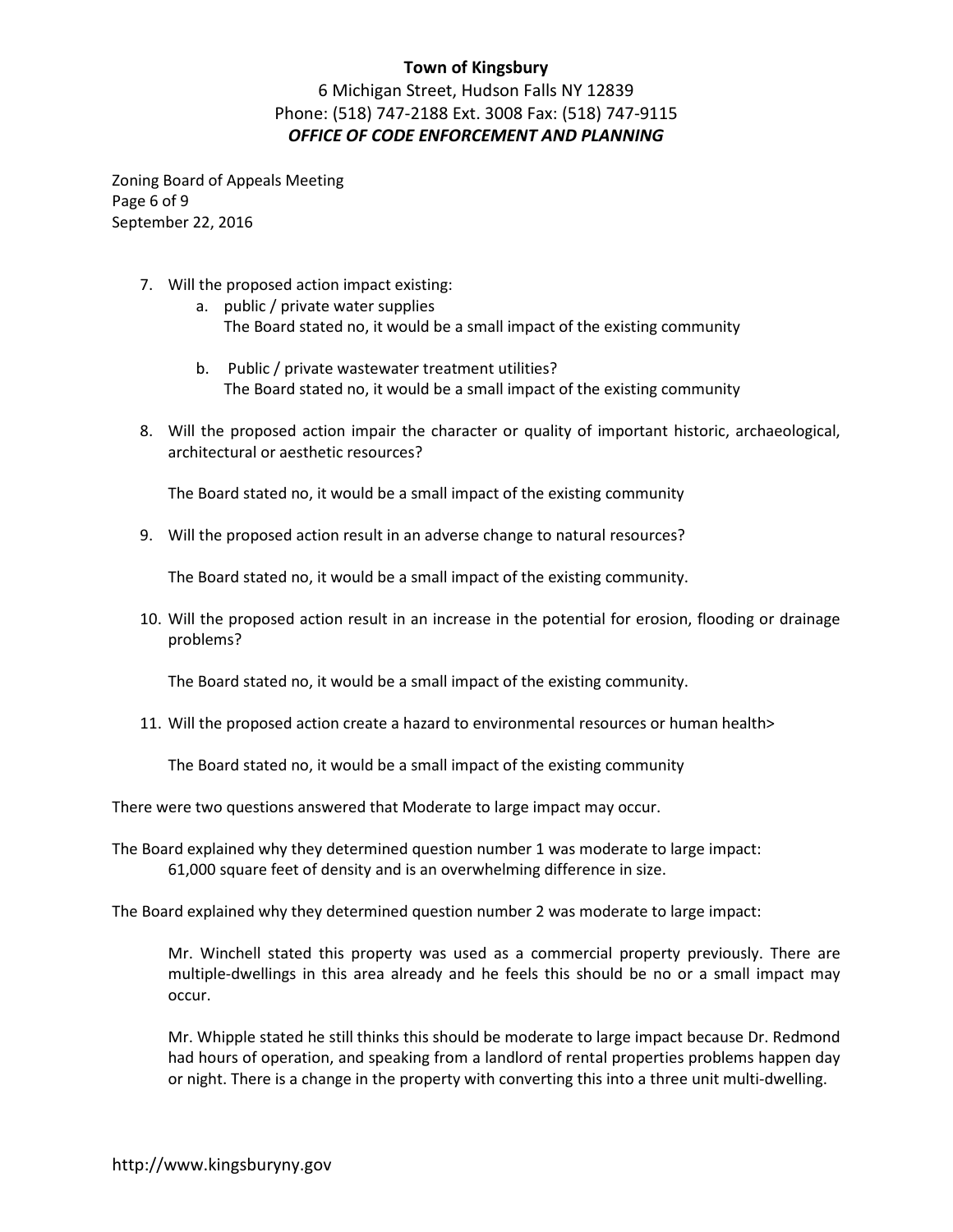6 Michigan Street, Hudson Falls NY 12839 Phone: (518) 747-2188 Ext. 3008 Fax: (518) 747-9115 *OFFICE OF CODE ENFORCEMENT AND PLANNING* 

Zoning Board of Appeals Meeting Page 7 of 9 September 22, 2016

**ON A MOTION BY MR. WINCHELL,** and seconded by Mr. Hogan the Kingsbury Zoning Board of Appeals declares lead agency status and having reviewed the short form SEQRA submission and having taken a hard look at the potential environmental impacts finds positive impacts and that further environmental studies would need to be done if requested by the board.

Chairman Lafountain asked if the Board had any more questions. The Board did not have any other questions.

Chairman Lafountain entertained motion to close the public hearing.

**ON A MOTIION BY MR. WINCHELL,** seconded by Mrs. Wood the Public Hearing was closed.

After further discussion among the Board the following resolution was put forward.

#### **ZONING BOARD OF APPEALS OF THE TOWN OF KINGSBURY COUNTY OF WASHINGTON, STATE OF NEW YORK**

Resolution No. 1 of September of 2016 Adopted September 22, 2016

> Introduced by BILL WHIPPLE who moved its adoption

Seconded by MICHELLE WOD

#### **RESOLUTION DENYING AREA VARIANCE REQUEST OF THEODOR CHITTENDEN**

**WHEREAS**, pursuant to the Chapter 280 of the Code of the Town of Kingsbury, the Town of Kingsbury Zoning Board of Appeals (hereafter the "ZBA") is authorized and empowered issue variances in accordance with said Zoning Ordinance and Section 267-b of the Town Law;

**WHEREAS,** Theodore Chittenden (hereafter the "Applicant"), has requested an area variance to permit a conversion of a vacant doctor's office to a multi-dwelling (3 units) located at 1037 State Route 196, Town of Kingsbury, identified as Tax Map 154.11-6-16. The required density allows one dwelling unit for 25,000 square feet of lot size in the LDR-25 Zoning District. Applicant is asking for 61,000 square feet of relief for three (3) units; and

http://www.kingsburyny.gov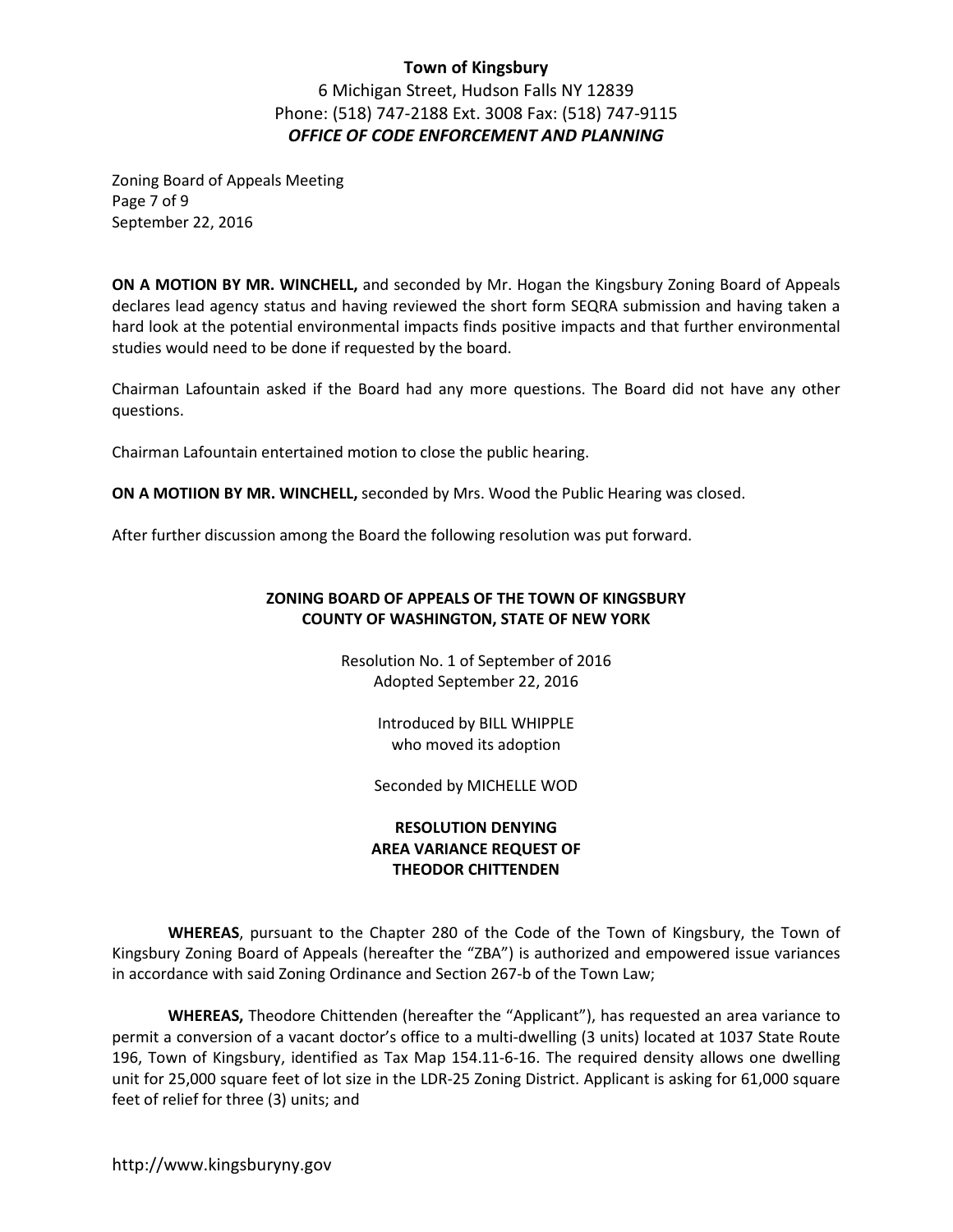6 Michigan Street, Hudson Falls NY 12839 Phone: (518) 747-2188 Ext. 3008 Fax: (518) 747-9115 *OFFICE OF CODE ENFORCEMENT AND PLANNING* 

Zoning Board of Appeals Meeting Page 8 of 9 September 22, 2016

**WHEREAS**, the Applicant is requesting relief for 61,000 square feet of relief, where the current requirement pursuant to Section 280-22 is 25,000 square feet of lot size in the LDR-25 Zoning District; and

**WHEREAS**, in accordance with the State Environmental Quality Review Act (hereafter "SEQRA"), the requested variance is a Type I action for which a positive declaration has been issued by the ZBA; and

**WHEREAS**, a public hearing was duly held on the requested variance at which time the Applicant and members of the public were entitled to comment on the requested variance; and

**WHEREAS**, the ZBA has reviewed the Application and supporting materials, and has taken into consideration the comments from the public, and has reviewed the criteria found in Town Law Section 267-b.

#### **NOW THEREFORE BE IT RESOLVED**:

 Section 1. Considering the area variance requirements: in considering the benefit to the applicant if the variance is granted, as weighed against the detriment to the health, safety and welfare of the neighborhood or community by such grant, while noting that the ZBA must grant the minimum variance that it shall deem necessary and adequate and at the same time preserve and protect the character of the neighborhood and the health, safety and welfare of the community, the ZBA **DENIES** the application and finds the following:

 (a) Will an undesirable change be produced in the character of the neighborhood or will a detriment to nearby properties be created by the granting of the area variance?

Yes, the applicant is asking 61,000 square feet of density.

(b) Can the benefit sought by the applicant be achieved by some method, feasible for the applicant to pursue, other than through an area variance?

Yes, the applicant has alternatives. There are many single family homes in this area. There are other areas that this project would fit better in. There are other ways of accomplishing this.

(c) Is the requested area variance substantial?

Yes, the applicant only has 14,000 square feet of density and is asking for 61,000 square feet of the 75,000 square feet required.